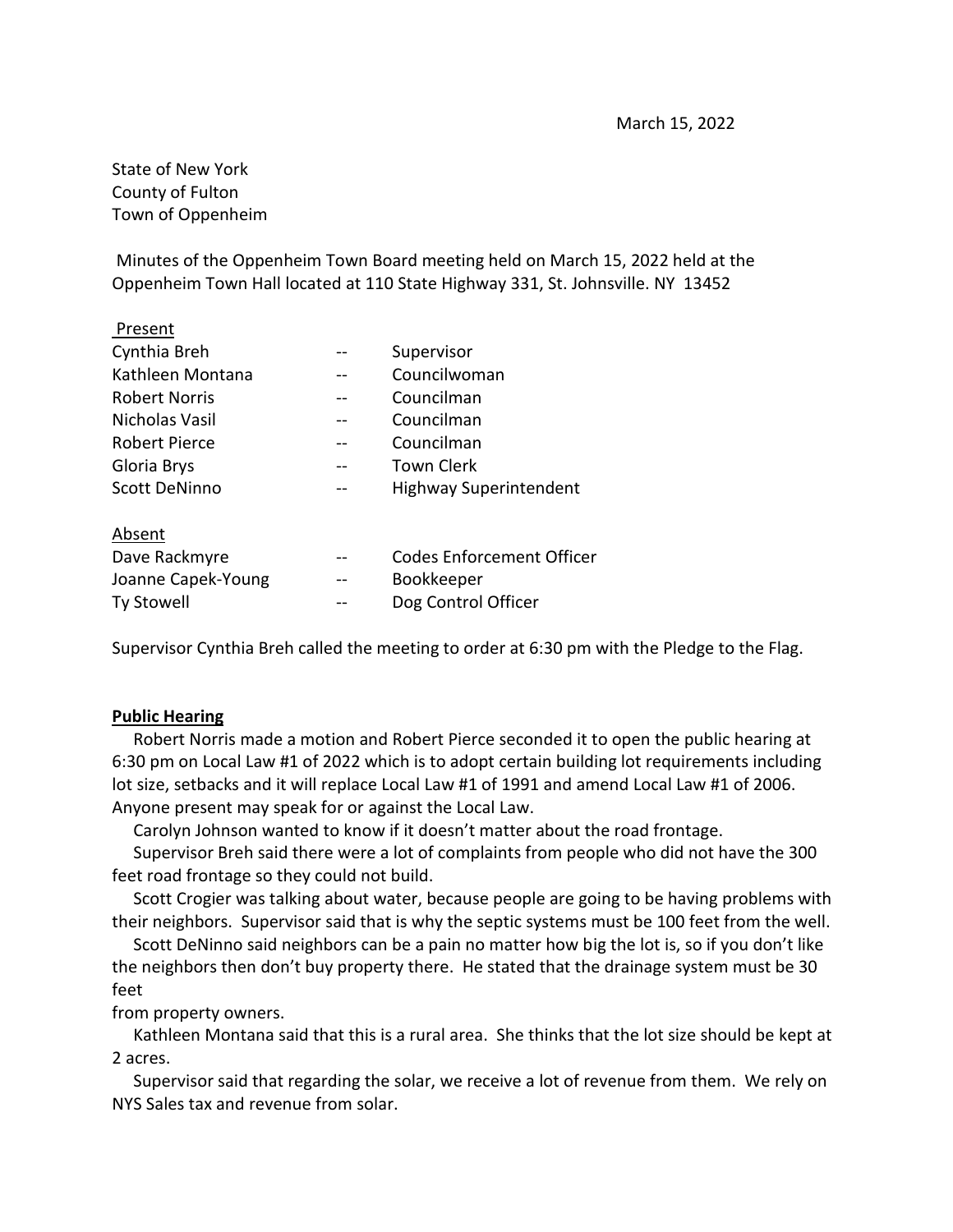Robert Pierce made a motion to close the public hearing at 7:08 pm and Robert Norris seconded it.

March 15, 2022

(cont)

## **Highway Report**

 Scott DeNinno was present and stated that the new truck should be done soon. He said that he has been checking on prices for the radios.

The 2017 International Truck had to go to Albany for emissions related repairs

 Mr. DeNinno said that he is exploring options for the repair of bridges that we were denied BridgeNy funding for during the last cycle.

 Mr. DeNinno suggested that we evaluate our options regarding roadwork. Asphalt pricing is already 25% higher than it was last year.

Robert Norris made a motion to accept the highway report and Nicholas Vasil seconded it and Kathleen Montana and Robert Pierce were in favor.

## **Dog Control Officer**

 Ty Stowell was absent but had a report for the board members. He had several calls about dogs at large and about dogs being left out in the extreme cold.

Robert Pierce made a motion to accept the Dog Control Officers report and Robert Norris seconded it and Kathleen Montana and Nicholas Vasil were in favor.

## **Codes Enforcement Officer**

 Dave Rackmyre was absent but had a written report for the board members. He stated that he had various code related inspections.

The permit fees year to date is \$762.80.

 Robert Pierce made a motion to accept the Codes Enforcement Officers report and Robert Norris seconded it and Kathleen Montana and Nicholas Vasil were in favor.

#### **Bookkeepers Report**

 Joanne Capek-Young was absent but had a report for the board members. Kathleen Montana made a motion to accept the Bookkeepers Report and Robert Pierce seconded it and Nicholas Vasil and Robert Norris were in favor.

### **Town Clerks Report**

Town Clerk Brys presented the report for February 2022.

 Robert Pierce made a motion to accept the town clerks reports and Robert Norris seconded it and Kathleen Montana and Nicholas Vasil were in favor.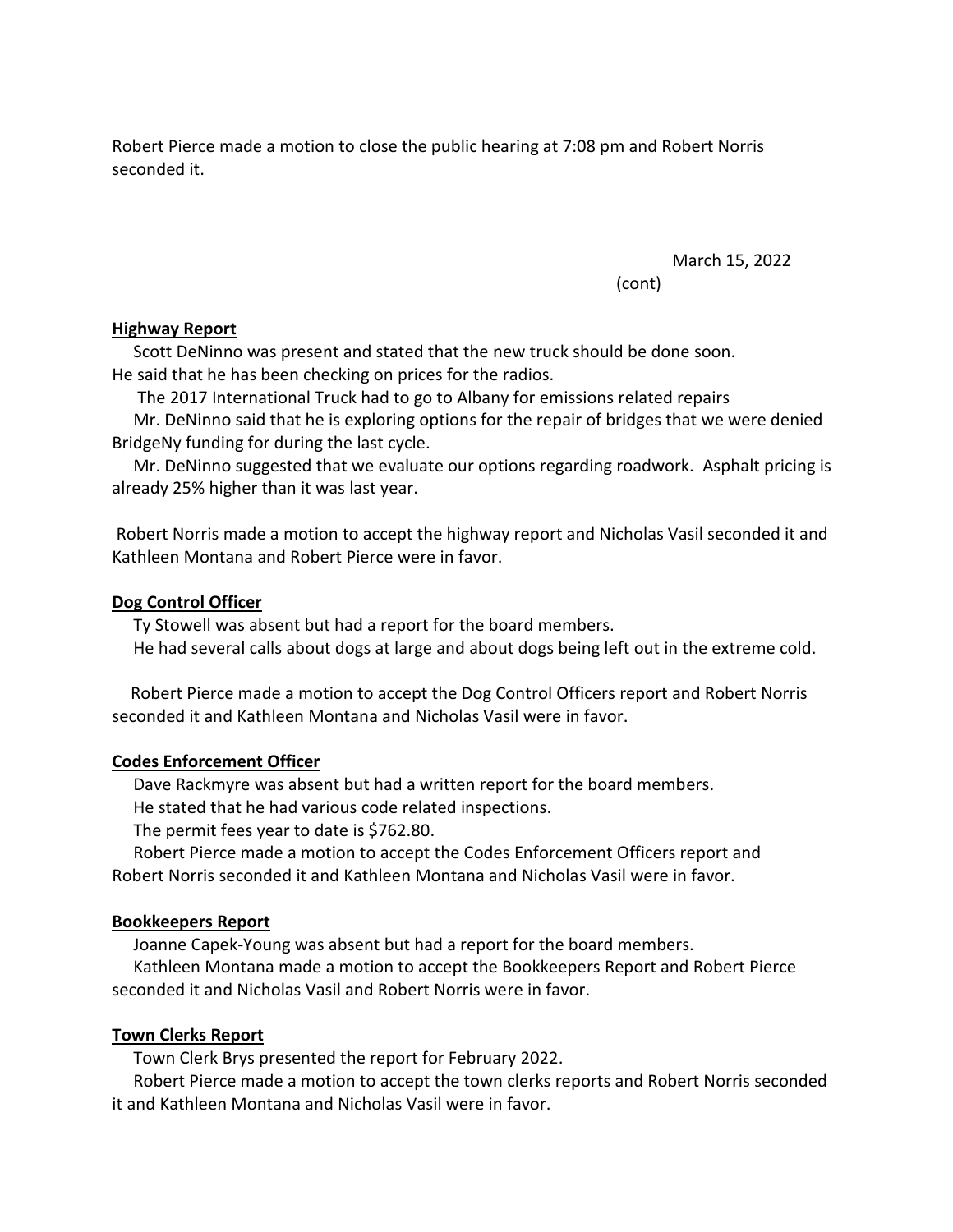## **Executive Session**

 Robert Norris made a motion to have an executive session at 7:30 pm and Nicholas Vasil seconded, and Kathleen Montana and Robert Pierce were in favor.

Robert Norris made a motion to call the meeting back to order at 8:10 pm and Nicholas Vasil seconded it and Kathleen Montana and Robert Pierce were in favor

March 15, 2022

(cont)

## **Motions**

Motion made by Robert Norris and seconded by Robert Pierce to accept Local Law #1 of 2022.

Adopted Ayes - 4 Norris, Pierce, Vasil, Breh Nays - 1 Montana

Motion made by Robert Pierce and seconded by Robert Norris to rescind Resolution #10 which was Leader Herald being the official newspaper. It was decided to go to the Times Telegram.

Adopted Ayes - 5 Pierce, Norris, Montana, Vasil, Breh Nays - 0

# **Approval of Minutes**

Motion made by Robert Pierce and seconded by Robert Norris to accept the minutes of February 15, 2022

Adopted Ayes - 5 Pierce, Norris, Montana, Vasil, Breh Absent - 0

Motion made by Nicholas Vasil and seconded by Kathleen Montana to authorize payment of vouchers.

Adopted Ayes - 5 Vasil, Montana, Norris, Pierce, Breh